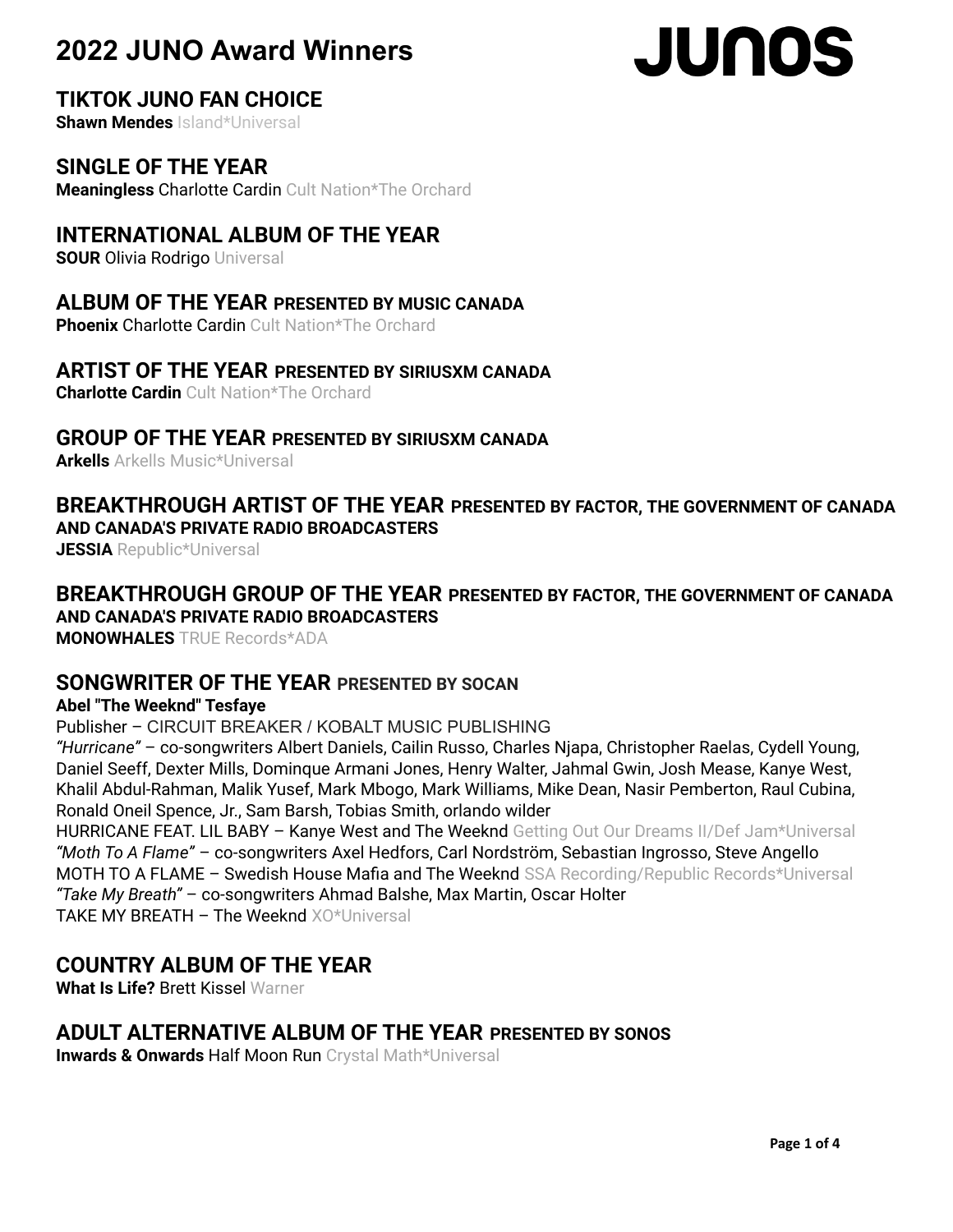

# **ALTERNATIVE ALBUM OF THE YEAR PRESENTED BY CBC MUSIC**

**When Smoke Rises** Mustafa Regent Park Songs\*Pirates Blend

# **POP ALBUM OF THE YEAR**

**Phoenix Charlotte Cardin Cult Nation\*The Orchard** 

# **ROCK ALBUM OF THE YEAR PRESENTED BY LONG & MCQUADE MUSICAL INSTRUMENTS**

**Sisters Not Twins (The Professional Lovers Album)** The Beaches Universal

# **VOCAL JAZZ ALBUM OF THE YEAR**

**Now Pronouncing: Caity Gyorgy** Caity Gyorgy La Reserve\*Independent/The Orchard

# **JAZZ ALBUM OF THE YEAR (SOLO)**

**Change of Plans** Will Bonness Independent

# **JAZZ ALBUM OF THE YEAR (GROUP)**

**Worldview** Avataar InSound\*Independent

# **INSTRUMENTAL ALBUM OF THE YEAR**

**That Tall Distance** David Myles Little Tiny Records\*Fontana North

# **ALBUM FRANCOPHONE DE L'ANNÉE**

**Impossible à aimer** Cœur de pirate Bravo Musique\*Propagande/Believe

# **CHILDREN'S ALBUM OF THE YEAR**

**Falling in Africa** Garth Prince Prince Garth Music\*Independent

# **CLASSICAL ALBUM OF THE YEAR (SOLO ARTIST)**

**enargeia** Emily D'Angelo Deutsche Grammophon\*Universal

# **CLASSICAL ALBUM OF THE YEAR (LARGE ENSEMBLE)**

**Solfeggio** L'Harmonie des saisons, conducted by Eric Milnes ft. Hélène Brunet ATMA\*Naxos

# **CLASSICAL ALBUM OF THE YEAR (SMALL ENSEMBLE)**

**Beethoven: Sonates pour violon et piano / Violin Sonatas Nos. 1, 2, 3 & 5** Andrew Wan and Charles Richard-Hamelin Analekta\*F A.B./The Orchard

# **CLASSICAL COMPOSITION OF THE YEAR**

**Arras** Keiko Devaux Analekta\*F.A.B./The Orchard

## **RAP ALBUM/EP OF THE YEAR**

**Stock Exchange** Haviah Mighty Mighty Gang\*Foundation Media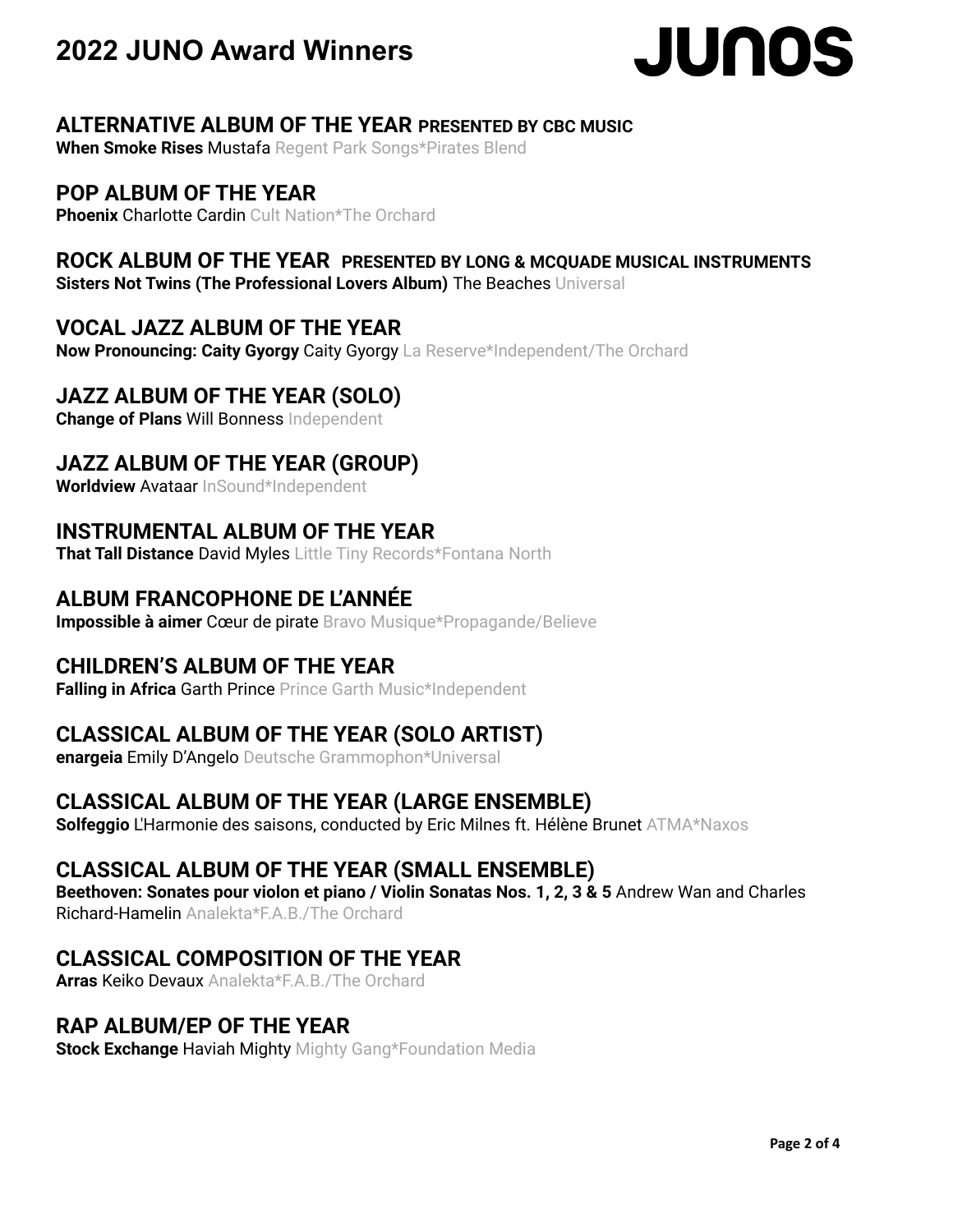# **JUNOS**

# **DANCE RECORDING OF THE YEAR**

**Caution** Kaytranada Sony

# **CONTEMPORARY R&B RECORDING OF THE YEAR**

**Take My Breath** The Weeknd XO\*Universal

# **REGGAE RECORDING OF THE YEAR**

**Easy Now** Kairo McLean Willow Records\*Independent

# **CONTEMPORARY INDIGENOUS ARTIST OR GROUP OF THE YEAR PRESENTED BY**

**INDIGENOUS TOURISM ASSOCIATION OF CANADA**

**War Club** DJ Shub Shub Music\*The Orchard

# **CONTEMPORARY ROOTS ALBUM OF THE YEAR**

**Outside Child** Allison Russell Fantasy Records\*Universal

# **TRADITIONAL ROOTS ALBUM OF THE YEAR**

**Joyful Banner Blazing** Maria Dunn Independent\*Outside/Believe

# **BLUES ALBUM OF THE YEAR**

**Open Road** Colin James Stony Plain\*Fontana North/IDLA

# **CONTEMPORARY CHRISTIAN/GOSPEL ALBUM OF THE YEAR**

**No Greater Love** The Color Dream Records\*Universal

# **GLOBAL MUSIC ALBUM OF THE YEAR**

**Kalasö** Afrikana Soul Sister Les Faux-Monnayeurs\*Propagande/Believe

### **JACK RICHARDSON PRODUCER OF THE YEAR PRESENTED BY AUDIO-TECHNICA WondaGurl**

*"Fair Trade (feat. Travis Scott)"* (co-producers Jahaan Sweet, OZ, Patron, Travis Scott) CERTIFIED LOVER BOY – Drake OVO/Republic\*Universal *"Made a Way (feat. Lil Durk and Future)"* (co-producers Allen Ritter, FaZe Kaysan) MADE A WAY (FEAT. FUTURE & LIL DURK) - FaZe Kaysan FaZe Clan\*Universal/Sony

# **RECORDING ENGINEER OF THE YEAR**

**Hill Kourkoutis** *"Howler"* HOWLER – SATE CLK\*IDLA *"The Drought"* THE DROUGHT - Tania Joy Independent

# **ALBUM ARTWORK OF THE YEAR**

**Mykaël Nelson** *(Art Director, Designer, & Illustrator)*, **Nicolas Lemieux** *(Art Director & Designer)*, **Albert Zablit** *(Photographer)*